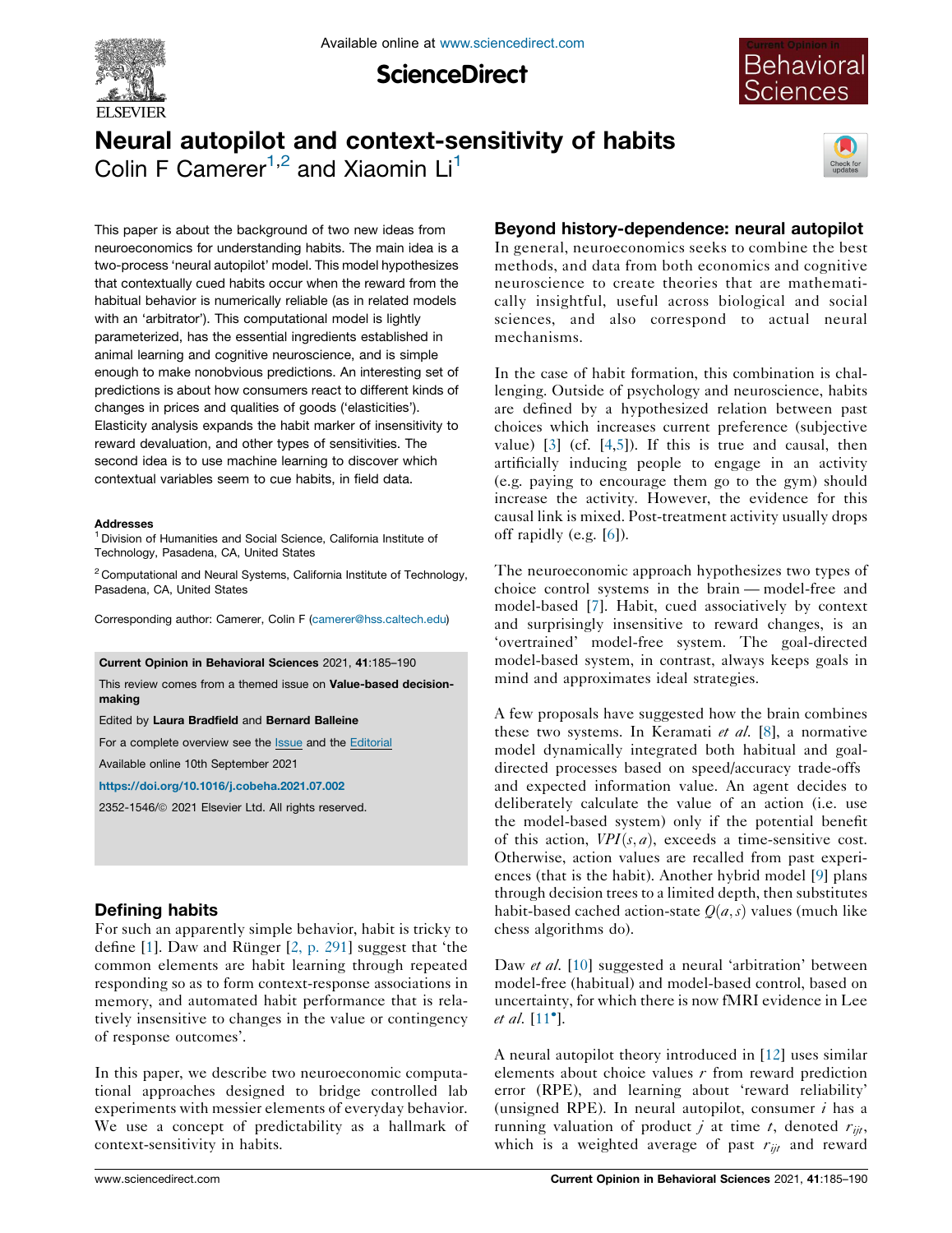prediction error. The choice at time t is  $c_i(t)$ . Reward prediction is updated according to  $r_{\mathit{int}}$ :

$$
r_{ijt} = \begin{cases} r_{it-1} + \rho(u_{ijt-1} - r_{it-1}), \text{if } c_i(t-1) = j \\ r_{ijt-1}, \text{otherwise} \end{cases}
$$

Note that contextual cues should enter here if the current choice depends on context variables such as which location they are in, time of day, internal hunger or craving states, etc. We do not use notation to denote such contextdependence but is easy to expand the notation to include such effects. Reward *reliability*  $d_{ijt}$  is driven by the absolute value of (often called 'unsigned') prediction error. It is updated according to:

$$
d_{ijt} = \begin{cases} (1 - \lambda)d_{ijt-1} + |u_{it} - r_{ijt}|, \text{if } y_{i,t-1} = j \\ (1 - \lambda)d_{ijt-1} + \alpha, \text{otherwise} \end{cases}
$$

When deciding whether to choose the product  $j$ , or a different product in the choice set, the consumer will not optimize. Instead, she chooses between two decision rules. She starts by recalling her last choice and checking if its reward reliability is sufficiently low. In this specification, reliability is measured by unsigned prediction error.<sup>3</sup> If the reliability is below a threshold  $\theta$ , she repeats her choice from the last period  $y_{i,t-1}$ . Otherwise she maximizes predicted reward (in model-based mode).

$$
y_{i,t} = \{ \frac{y_{i,t-1}, \text{if } d_{iy_{i,t-1}t} < \theta}{\text{argmax} r_{ijt}, \text{otherwise}}
$$

It is well-known that for most goods and services, shortrun price 'elasticities' (sensitivity of percentage choice to percentage price) are much smaller than long-run elasticities, and are often close to zero. This property can be derived from a neural autopilot habit model; even better, parameters of the model predict the time of at which short-run transitions to the long-run happen (which is an unsolved problem in economics). For certain data sets, the neural autopilot theory can be tested empirically by estimating free parameters.

One nonobvious prediction of the neural autopilot model is that when making habitized choices, a person will not be tracking prediction errors of unchosen outcomes, and will therefore not know if there is an unchosen choice that has become more rewarding. (Adding some stochasticity or directed exploration will change this property.) A neat

illustration comes from a 48-hour strike at the London Tube (subway) [13<sup>°</sup>]. Some Tube [commuters](#page-5-0) were forced to find a different route to work because their regular trains were not operating. About 5% of the people who found a better route then switched to the better route, saving an estimated £138.

A major challenge for any neural autopilot approach is to relate reward reliability to the mountain of evidence from animal learning. Behavior rewarded on random interval training schedules (rewards based on time) appears to be more prone to habitization than random ratio schedule training (rewards based on actions) [[14,15](#page-5-0)]. The explanations for the difference in habitization is that interval reward either weakens the correlation between reward rate and action rate, or creates incidental association with action timing [[16](#page-5-0)]. An important open question is whether stronger habituation from interval rewards can somehow be reconciled with more reliable reward from interval training (that is required to make the differential habitization fit the neural autopilot model). One possibility is endogeneous behavior by animals– if they have learned to withhold action just after an interval reward (crudely anticipating the substantial time interval before the next reward) and act just before a pending interval reward, that behavior will increase reward reliability. Another possibility is that reward rates are somehow averaged across trials rather than linked to single-trial actions (as is assumed in the current neural autopilot specification). Note also that fixing a habit threshold  $\sigma$ , different rates of reward will generate different reliabilities, which predicts that different degrees of habitization will be associated with different reward rates (in either interval or ratio schedules).

In Milkman et al. [[17\]](#page-5-0), a field experiment incentivizing gym attendance was reported which provides indirect evidence of potential importance of reward reliability. During a four week intervention, Google workers were paid \$3 or \$7 to go to a workplace gym for 30 m, either during a common 2-hour window of their initial choosing, or at any flexible time. Behavior in the post-intervention period indicates whether persistent behavioral habits were formed. As is typical in such studies, the intervention worked when it was active (increasing visits by 0.64/week) but had a smaller post-intervention effect in the next 4 weeks (+0.20 extra visits). Removing the larger \$7 incentive apparently generated a larger jump in reward *un*reliability and reduced visits by more than removing the \$3 incentive  $(-0.56/\text{week}$  versus  $-0.34$ /week). Furthermore, incentivized flexible attendance increased post-intervention visits more than fixing attendance in the 2-hour window. This is consistent with the hypothesis that flexible busy workers were able to choose more reliably-rewarding times to go to the gym, while the routine-bound workers had more variability in

<sup>&</sup>lt;sup>3</sup> Other measures of reward reliability have been used. Lee *et al*. [[11](#page-5-0)<sup> $\degree$ </sup>] use a categorized fraction of time that reward prediction error is zero. Finding the empirically appropriate measure of reward reliability, and its neural encoding, is an important solveable question for future research.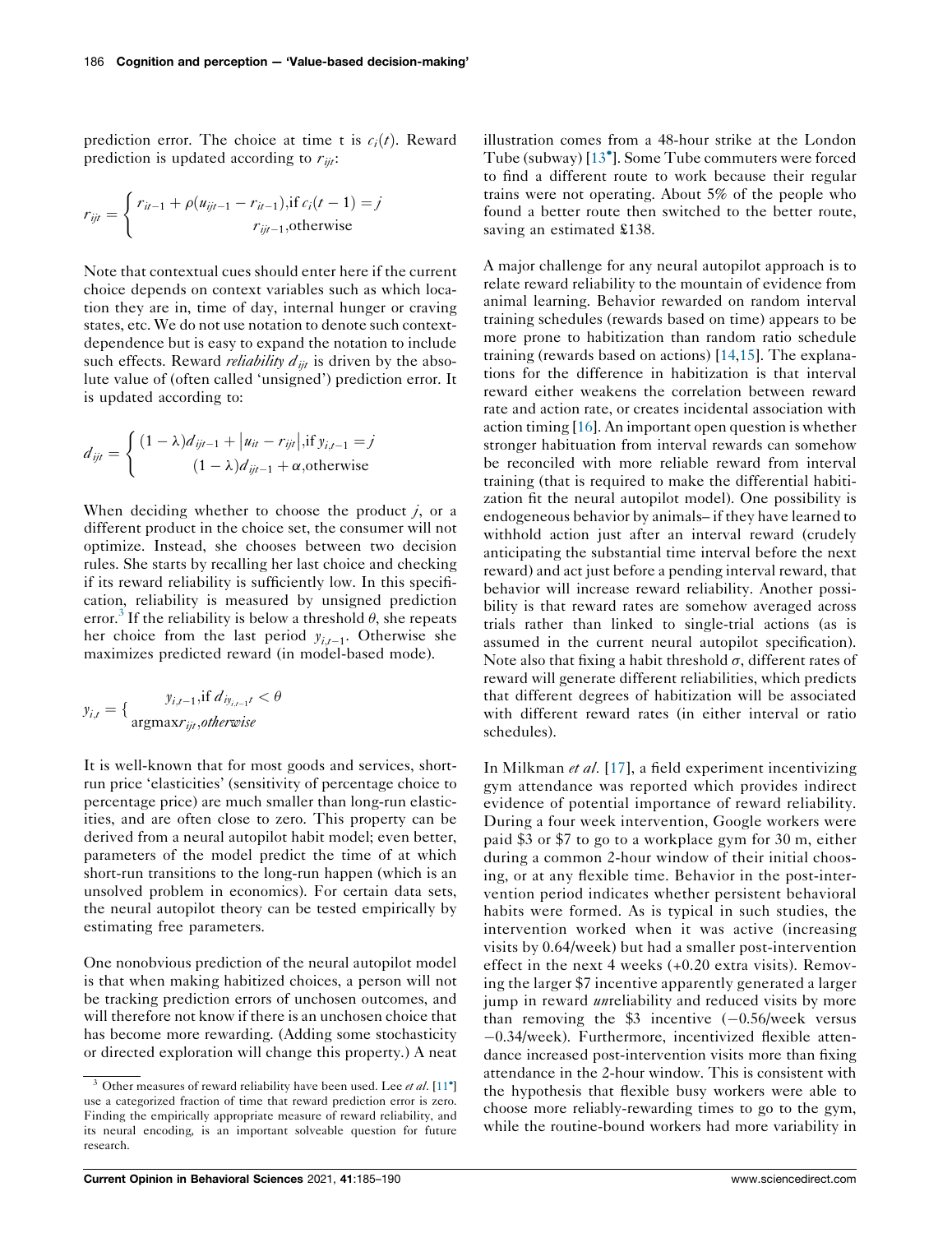subjective value and also more variability in reward prediction errors.

Harris and Kessler [\[18](#page-5-0)] explored habits using data from use of stationary exercise equipment. They use rainfall as a quasi-experimental variable hypothesized to reduce current exercise, and to causally reduce future exercise (if current exercise creates habit). They identify such an effect of initial exercise which is large in magnitude (though not precisely estimated): One extra workout in a four-week initial period leads to two extra workouts in the next six weeks. Their analyses further suggest that successful interventions need to create daily workouts to have substantial post-intervention success (p. 705).

### Cues and contexts

Many human studies have shown the sensitivity of apparent habits to contextual cues. Laboratory results are tentatively convincing. The next step is to understand similar effects in field data outside the lab.

Two particularly clever lab experiments illustrate con-text effects. In Neal et al. [[19](#page-5-0)], when more (self-reportedly) habitized people ate popcorn in an actual movie theater (compared to a control), they ate as much stale popcorn as fresh popcorn (less-habitized subjects at less stale popcorn). Being in the theater is the context variable. Another neat experiment recorded subjects' speech intensity (DB) after priming by searching for kitchen images (control) or stadium images (treatment). Those who visit stadiums more often were more likely to speak louder when the stadium context image was present [[20\]](#page-5-0).

Using a large set of data on recorded health care workers' handwashing [[21\]](#page-5-0) found that washing habits were interrupted by context changes — longer breaks from work and working in unfamiliar hospital locations.

In the clinical literature on addiction, context-sensitivity is called 'cue reactivity'. In typical experimental paradigms, addicts are exposed to sensory cues which have been previously Pavlovian-associated with drug use. The goal is to find which cues create biological craving and drug use.

Meta-analysis shows that cannabis cues (such as pictures, videos, handling a joint) cause craving, whether measured by self-report or by psychophysiology (EEG, EDA, heart rate) around  $d = 0.60$  [\[22](#page-5-0)]). A robust type of internal cue is a negative effect, induced experimentally — by social stress, rumination, shock anticipation, etc. Meta-analysis has shown that negative affect induction has an effect around  $d = 0.30{\text -}0.40$  on both craving and alcohol use [\[23](#page-5-0)], and on tobacco craving [[24\]](#page-5-0). Self-reported craving states correlate around  $d = 0.30$  with 'nonautomatic' tobacco use (planning where to buy cigarettes) and  $d = 0.15$  with 'automatic' use (e.g. lighting up), though there is an apparent bias to overpublish positive effects [[25\]](#page-5-0).

An early illustrative example of testing for different context variables in the field used ecological momentary assessment(EMA)[[26\]](#page-5-0).People were askedvia anelectronicdiary to report what they were currently doing, and their craving, drug use, and emotions. The strongest cue associated with craving anddrug usewaswhen addictswere inthepresence of the kinds of cash bills (\$10 or more), which were often used to buy drugs. In Kirchner et al. [\[27](#page-5-0)<sup>°</sup>], both EMA and the geospatial locations of 475 smokers who were trying to quit were tracked using phone GPS. People were more likely to lapse and smoke when there were physically near point-ofsale tobacco locations. The effect is stronger when the craving level is low.

In Buyalskaya et al. [[28\]](#page-5-0), a novel approach was taken to studying context-sensitivity using large panel data sets, in which many people were observed repeatedly over long several-month spans. To find cues associated with behavior, they consider a large number of candidate context predictors. Machine learning (LASSO) is then used to select predictors and avoid overfitting.

Their procedure is called 'predicting context sensitivity' (PCS). It was applied to two data sets, on gym attendance and how often hospital workers washed their hands using automated sanitizers in patients' hospital rooms (see [Box](#page-3-0) 1). The predictive accuracy of a logistic model of 0–1 behavior (either attending the gym, or washing hands), was measured conventionally by the area under a ROC curve (called AUC). The individual-level values were around  $AUC = 0.65-0.85$  (where 0.50 is random and 1.0 is perfect).

The authors also tested whether hospital workers were more insensitive to the likely change in reward value from handwashing in the last room of the day (assuming reward value falls because their hands do not need to be clean to protect patients any longer). This test is a direct analogue to the method from animal learning but without lab control. They did not find an effect of habit on reward insensitivity. However, more tests with a better rewardchange proxy are worthwhile.

The PCS procedure can also be used to see if the contextsensitivity is becoming more predictable over time, as a habit is being formed (statistically, is AUC increasing?). Statistical methods can then be used to estimate how long it takes habits to form based on how AUC increases over time (see  $Box 2$  $Box 2$ ). While many people do not seem to form stable habits of this type (i.e. their predictability does not increase over time), for the 30–45% who do so the estimated time to habit formation is around 200 days for gym attendance and 14 daily shifts for hospital workers.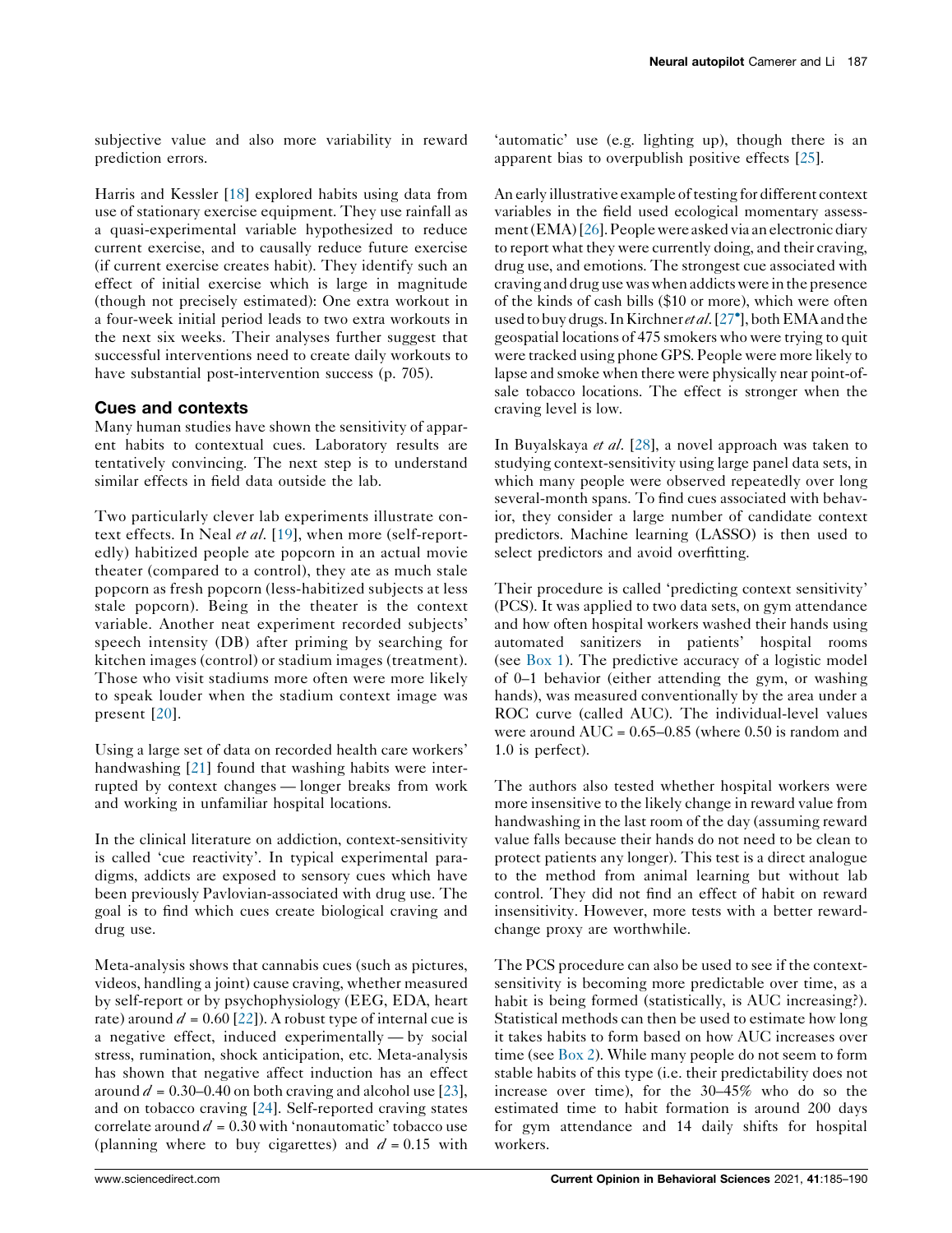#### <span id="page-3-0"></span>Box 1 Predicting context-sensitivity (PCS)

Buyalskaya et al. [\[28](#page-5-0)], they used LASSO to predict context-sensitive handwashing behaviors in a hospital. They leverage a dataset collected via a RFID technology that monitors whether an individual washes their hands in each hospital room they enter. A total of 5246 healthcare workers across 30 different hospitals, were tracked over about a year (40M data points).

Each data point is accompanied by a timestamp, as well as the room and hospital where two opportunities to wash arose, when both entering and exiting. Candidate context variables include the time of day, time spent working, previous room and shift handwashing compliance, and indicators for entry or exit. (In general, the procedure allows any context variables to be included.)

LASSO regression is used for 'selecting' predictive variables and 'shrinking' variables which are not predictive to zero (to avoid overfitting). For each person, a LASSO regression establishes a single measure of predictability across the entire sample — the area under the ROC curve (AUC). Higher AUC means the behavior is more predictable. AUCs were around 0.75–0.85.

Across individuals, AUC is not correlated with the frequency with which the behavior is performed ( $r = -0.06$ ). In other words, whether people wash their hands frequently or not, in general, is not associated with how contextually predictable they are. This is an important fact because habits are sometimes said to require frequent behavior for habitization to take place.

However, some infrequent behaviors can be context-sensitive and habit-like. For example, Aldrich et al. [[29\]](#page-5-0) suggest that voting can be habit-like, in the specific sense that a causal nudge to vote once influences future voting, but only if the context is held fixed (where 'context' is living in the same home).

Measures of predictability and the set of important feature predictors can be used in several ways: How high is predictability? Can less-predictable people change habits more easily? What variables are most predictive?

Table 1 shows the strongest predictors of handwashing at the aggregate level. The most important context variable is handwashing compliance during their last shift. A room entry indicator is negative for 77% of workers, which means workers are more likely to wash when exiting than when entering (this is bad if it reflects workers protecting themselves from patient germs rather than the other way around). Time since the start of a shift ('Time at work') is a negative predictor of handwashing for 42%. Room compliance of others is generally a positive predictor (for 66%). This likely reflects the possibility that rooms with sicker patients, where sanitizers are especially salient, or where workers notice their peers washing, have higher overall washing rates. Many variables are highly unimportant (mostly zero LASSO coefficients) (not shown), including times of day, months, and time off before the current shift.

### **Conclusion**

Decades of careful research on animal learning, and a smaller body of recent work on human learning, have shown some basic principles about how habit seems to work in small-scale tightly controlled settings. Since so many important questions about high-consequence human behavior hinge around shedding bad everyday habits and acquiring good ones, linking the mechanistic theories to observable everyday behavior in large data sets is now feasible. This opinion described two ways to make that link by developing and testing a two-system neural autopilot theory and using machine learning to identify individual context-sensitivity.

One weakness of the PCS analysis is that there is no information about the automaticity of habit response. It is likely that some parts of the action chain in behavior like gym attendance initiation are explicit and deliberate (e.g. deciding when to go during a day) and other elements are automatic (e.g. finding and opening a familiar locker). Better data will help tell the difference.

### Table 1

| Context predictors of hospital hand washing                      |            |         |         |                |          |            |                |             |
|------------------------------------------------------------------|------------|---------|---------|----------------|----------|------------|----------------|-------------|
|                                                                  | Importance | Q1      | Median  | Q <sub>3</sub> | % zero   | % positive | % negative     | Homog index |
| Compliance last shift                                            | 0.77       | 0.66    | 0.70    | 0.92           | $\Omega$ | 100        | $\Omega$       | 96          |
| Entry indicator                                                  | 0.35       | $-0.33$ | $-0.28$ | $-0.04$        | 18       | 5          | 77             | 68          |
| Compliance last opp. $\times$ Entry indicator                    | 0.13       | 0.00    | 0.00    | 0.21           | 49       | 47         | 4              | 39          |
| Compliance last opp. $\times$ Time since last opp                | 0.12       | 0.00    | 0.00    | 0.00           | 54       |            | 45             | 40          |
| Compliance within episode                                        | 0.12       | 0.00    | 0.01    | 0.14           | 33       | 51         | 16             | 31          |
| Time since last opp.                                             | 0.09       | 0.00    | 0.00    | 0.00           | 61       | 24         | 15             | 5           |
| (Time since last opp.) <sup>2</sup>                              | 0.08       | 0.00    | 0.00    | 0.00           | 74       |            | 18             |             |
| Room compliance of others                                        | 0.08       | 0.04    | 0.05    | 0.12           | 32       | 66         | $\overline{2}$ | 60          |
| Time at work                                                     | 0.08       | 0.00    | 0.00    | 0.00           | 54       | 4          | 42             | 34          |
| Compliance last opp. $\times$ (Time since last opp) <sup>2</sup> | 0.07       | 0.00    | 0.00    | 0.00           | 74       | 20         | 5              | 11          |
| Prev. room compliance                                            | 0.07       | 0.03    | 0.04    | 0.11           | 32       | 65         | $\overline{2}$ | 59          |

Statistics of feature importance. Importance is the absolute value of standardized LASSO coefficients averaged across individuals. Q1, Median, and Q3 are the coefficient values for first (lowest), second, and third quantiles of the sample. % zero, % positive, and % negative capture the percentage of the individual LASSO models which had coefficients that had zero, positive, and negative values, respectively. The Homogeneity Index is the absolute value of the difference between % positive and % negative.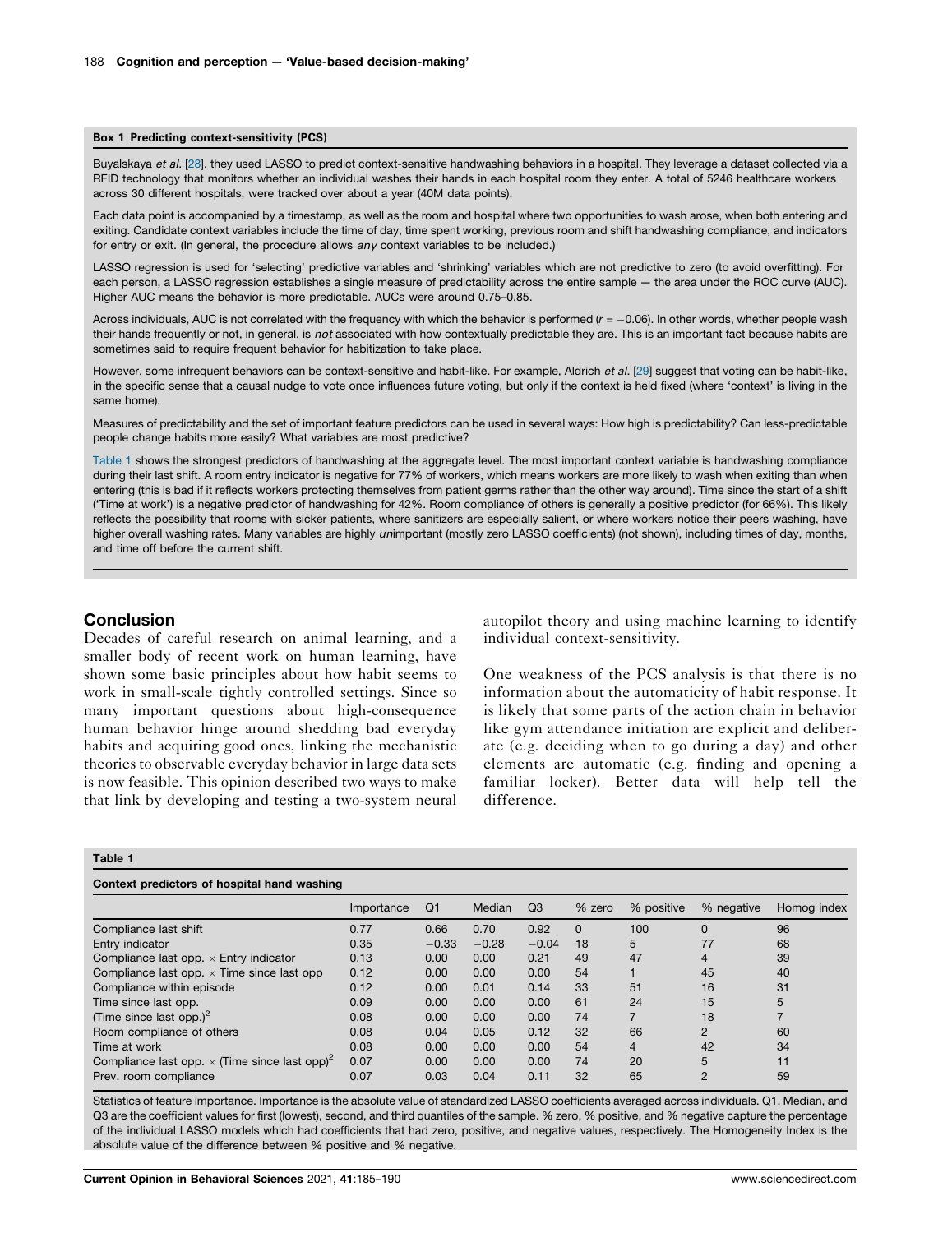#### <span id="page-4-0"></span>Box 2 Estimating when habits form

How quickly habits form is an important question because it sheds light on neurophysiological mechanisms and is also of practical importance (e.g. to promote or change habits). In Buyalskaya et al. [[28\]](#page-5-0), machine learning was applied to measure habit formation in terms of statistical predictability of behavior from context variables.

The method assumes there is an instantaneous predictability function  $D_i(t)$  which can be approximated by the function  $a-b^{-ct}$  following Lally et al. [[30](#page-5-0)"]. Because the AUC requires a substantial sample to estimate,  $D_i(t)$  is derived from a related function  $A_i(t)$  given by

$$
A_i(t) = \frac{1}{t} \int_0^t D_i(s) ds
$$

Calculus shows that  $A_i(t) = a_i - \frac{b_i[1-t]}{2}$  $b_i$ <sup> $i$ </sup> exp  $(-c_it)$ . Nonlinear least squares is used to fit the empirical  $A_i(t)$  to each individual *i*'s AUC sequence and obtain the estimates  $\hat{a}_i, \hat{b}_i, \hat{c}_i$ . The time to habit formation for person *i* is defined the time it takes for  $D_i(t)$  to reach 95% of its estimated asymptote *a<sup>i</sup>* (which is *T*  $\hat{a}^*$  =  $-$  ln  $(a_i/20b_i)/c_i$ ). This function is plotted in green in Figure 1a. Figure 1b is a histogram of  $T_i^*$ values across all workers.

#### Figure 1



Development of habit formation.

### Conflict of interest statement

Nothing declared.

### References and recommended reading

Papers of particular interest, published within the period of review, have been highlighted as:

- of special interest
- 1. Balleine BW, Dezfouli A: [Hierarchical](http://refhub.elsevier.com/S2352-1546(21)00140-6/sbref0005) action control: Adaptive [collaboration](http://refhub.elsevier.com/S2352-1546(21)00140-6/sbref0005) between actions and habits. *Front Psychol* 2019, 10[:2735.](http://refhub.elsevier.com/S2352-1546(21)00140-6/sbref0005)
- 2. Wood W, Rünger D: [Psychology](http://refhub.elsevier.com/S2352-1546(21)00140-6/sbref0010) of habit. Annu Rev Psychol 2016, 67[:289-314.](http://refhub.elsevier.com/S2352-1546(21)00140-6/sbref0010)
- 3. Becker GS, Murphy KM: A theory of rational [addiction](http://refhub.elsevier.com/S2352-1546(21)00140-6/sbref0015). *J Polit Econ* 1988, 96[:675-700.](http://refhub.elsevier.com/S2352-1546(21)00140-6/sbref0015)
- 4. Laibson D: A cue-theory of [consumption](http://refhub.elsevier.com/S2352-1546(21)00140-6/sbref0020). *Quart J Econ* 2001, 116[:81-119.](http://refhub.elsevier.com/S2352-1546(21)00140-6/sbref0020)
- 5. Bernheim B, Rangel A: Addiction and [cue-triggered](http://refhub.elsevier.com/S2352-1546(21)00140-6/sbref0025) decision processes. *Am Econ Rev* 2004, 94[:1558-1590.](http://refhub.elsevier.com/S2352-1546(21)00140-6/sbref0025)
- 6. [Milkman](http://refhub.elsevier.com/S2352-1546(21)00140-6/sbref0030) KL, Patel MS, Gandhi L, Graci H, Gromet D, Ho H, Kay J, Lee T, Akinola M, Beshears J *et al.*: A [mega-study](http://refhub.elsevier.com/S2352-1546(21)00140-6/sbref0030) of text-based nudges [encouraging](http://refhub.elsevier.com/S2352-1546(21)00140-6/sbref0030) patients to get vaccinated at an upcoming doctor's [appointment](http://refhub.elsevier.com/S2352-1546(21)00140-6/sbref0030). *Nature* 2021. (in press).
- 7. [Poldrack](http://refhub.elsevier.com/S2352-1546(21)00140-6/sbref0035) RA: *Hard to Break: Why Our Brains Make Habits Stick*. Princeton [University](http://refhub.elsevier.com/S2352-1546(21)00140-6/sbref0035) Press; 2021.
- 8. Keramati M, Dezfouli A, Piray P: [Speed/accuracy](http://refhub.elsevier.com/S2352-1546(21)00140-6/sbref0040) trade-off between the habitual and the [goal-directed](http://refhub.elsevier.com/S2352-1546(21)00140-6/sbref0040) processes. *PLoS Comput Biol* 2011, 7[:e1002055.](http://refhub.elsevier.com/S2352-1546(21)00140-6/sbref0040)
- 9. Keramati M, [Smittenaar](http://refhub.elsevier.com/S2352-1546(21)00140-6/sbref0045) P, Dolan RJ, Dayan P: Adaptive integration of habits into [depth-limited](http://refhub.elsevier.com/S2352-1546(21)00140-6/sbref0045) planning defines a [habitual-goal-directed](http://refhub.elsevier.com/S2352-1546(21)00140-6/sbref0045) spectrum. *Proc Natl Acad Sci U S A* 2016, 113[:12868-12873.](http://refhub.elsevier.com/S2352-1546(21)00140-6/sbref0045)
- 10. Daw ND, Niv Y, Dayan P: [Uncertainty-based](http://refhub.elsevier.com/S2352-1546(21)00140-6/sbref0050) competition between prefrontal and [dorsolateral](http://refhub.elsevier.com/S2352-1546(21)00140-6/sbref0050) striatal systems for behavioral control. *Nat Neurosci* 2005, 8[:1704-1711.](http://refhub.elsevier.com/S2352-1546(21)00140-6/sbref0050)